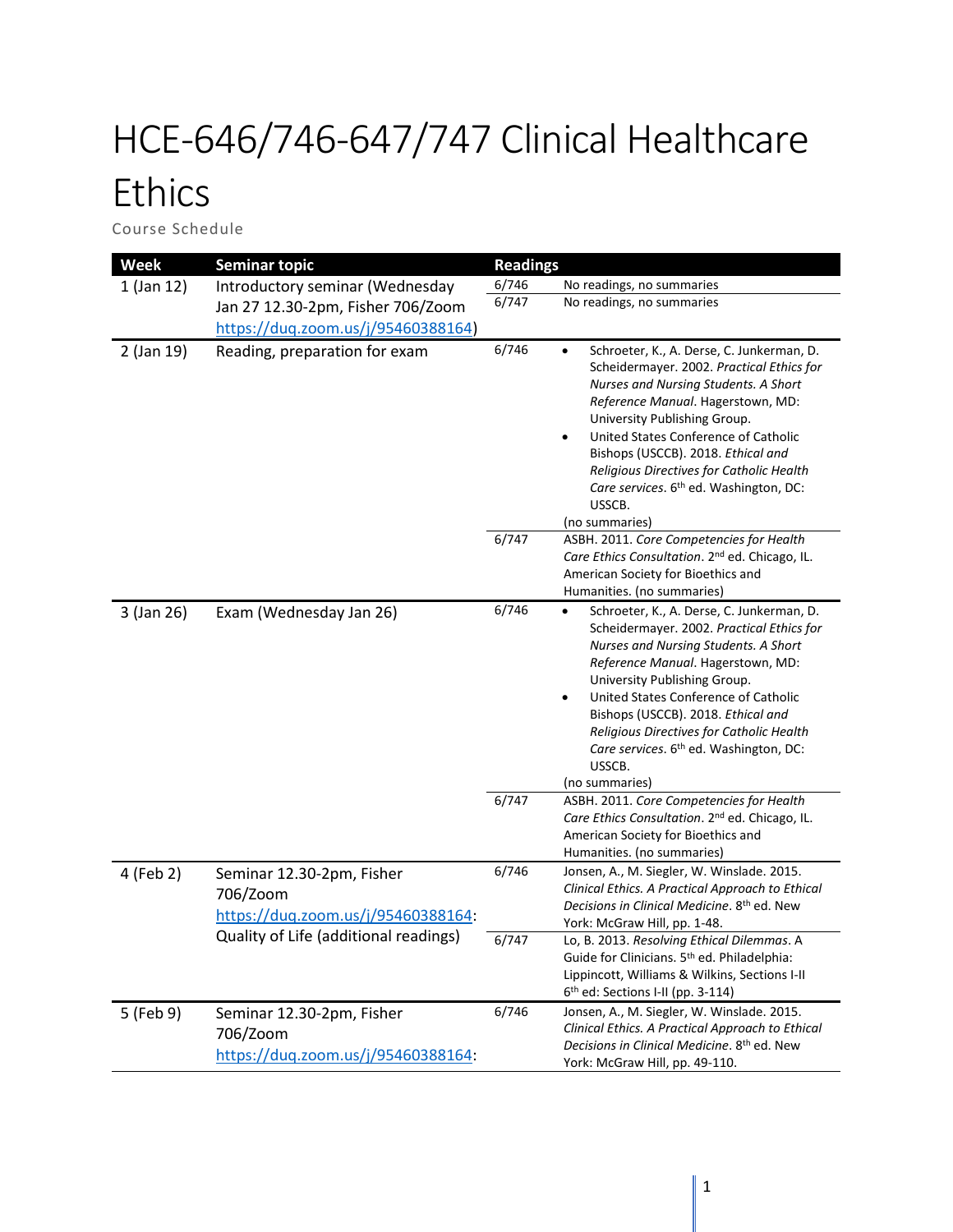|                | Spirituality in ethics consultation<br>(additional readings)                                                        | 6/747          | Lo, B. 2013. Resolving Ethical Dilemmas. A<br>Guide for Clinicians. 5th ed. Philadelphia:<br>Lippincott, Williams & Wilkins, Sections III-IV.<br>6th ed: Sections III-IV (pp. 117-208)                                      |
|----------------|---------------------------------------------------------------------------------------------------------------------|----------------|-----------------------------------------------------------------------------------------------------------------------------------------------------------------------------------------------------------------------------|
| 6 (Feb 16)     | Seminar 12.30-2pm, Fisher<br>706/Zoom<br>https://duq.zoom.us/j/95460388164:                                         | 6/746          | Jonsen, A., M. Siegler, W. Winslade. 2015.<br>Clinical Ethics. A Practical Approach to Ethical<br>Decisions in Clinical Medicine, 8 <sup>th</sup> ed. New<br>York: McGraw Hill, pp. 111-164.                                |
|                | Truth telling (additional readings)                                                                                 | 6/747          | Lo, B. 2013. Resolving Ethical Dilemmas. A<br>Guide for Clinicians. 5 <sup>th</sup> ed. Philadelphia:<br>Lippincott, Williams & Wilkins, Sections V-VI.<br>6 <sup>th</sup> ed: Sections V-VI (pp. 211-298)                  |
| 7 (Feb 23)     | Seminar 12.30-2pm Fisher 706/Zoom<br>https://duq.zoom.us/j/95460388164:<br>4 topics (presentation by 6/746          | 6/746          | Jonsen, A., M. Siegler, W. Winslade. 2015.<br>Clinical Ethics. A Practical Approach to Ethical<br>Decisions in Clinical Medicine. 8th ed. New<br>York: McGraw Hill, pp. 165-235.                                            |
|                | students)                                                                                                           | 6/747          | Lo, B. 2013. Resolving Ethical Dilemmas. A<br>Guide for Clinicians. 5 <sup>th</sup> ed. Philadelphia:<br>Lippincott, Williams & Wilkins, Section VII.<br>6 <sup>th</sup> ed: Section VI (pp. 299-356)                       |
| 8 (Mar 2)      | Seminar 12.30-2pm, Fisher<br>706/Zoom<br>https://duq.zoom.us/j/95460388164:                                         | 6/746          | Applebaum, P. S. 2007. Clinical Practice.<br>Assessment of Patients' Competence to<br>Consent to Treatment. New England Journal of<br>Medicine 357 (18): 1834-1840.                                                         |
|                | What are ethics consultations in<br>healthcare? (presentation by 6/747<br>students)                                 | 6/747          | Kon, A. A., et al. 2016. "Defining Futile and<br>Potentially Inappropriate Interventions: A<br>Policy Statement for the Society of Critical<br>Care Medicine Ethics Committee. Critical Care<br>Medicine 44 (9): 1769-1774. |
|                |                                                                                                                     |                |                                                                                                                                                                                                                             |
| Mar 7-12       | <b>Spring Break</b>                                                                                                 |                |                                                                                                                                                                                                                             |
| 9 (Mar 16)     | Seminar 12.30-2pm, Fisher<br>706/Zoom<br>https://duq.zoom.us/j/95460388164:                                         | 6/746          | Fletcher J., P. Lombardo, E. Spencer. 2005.<br>Fletcher's Introduction to Clinical Ethics. 3rd ed.<br>Hagerstown, MD: University Publishing Group,<br>pp. 3-84.                                                             |
|                | How to lead an ethics consult?                                                                                      | 6/747          | Berlinger, N., B. Jennings, S. Wolf. 2013. The<br>Hasting Center Guidelines for Decisions on Life-<br>Sustaining Treatment and Care Near the End of<br>Life. Oxford University Press, Introduction &<br>Part 1.             |
| 10 (Mar<br>23) | Seminar 12.30-2pm, Fisher<br>706/Zoom<br>https://duq.zoom.us/j/95460388164:                                         | 6/746          | Fletcher J., P. Lombardo, E. Spencer. 2005.<br>Fletcher's Introduction to Clinical Ethics. 3rd ed.<br>Hagerstown, MD: University Publishing Group,<br>pp. 87-156.                                                           |
|                | Consult note exercise                                                                                               | 6/747          | Berlinger, N., B. Jennings, S. Wolf. 2013. The<br>Hasting Center Guidelines for Decisions on Life-<br>Sustaining Treatment and Care Near the End of<br>Life. Oxford University Press, Part 2 sections 1,<br>2 & 3.          |
| 11 (Mar<br>30) | Seminar 12.30-2pm, Fisher<br>706/Zoom<br>https://duq.zoom.us/j/95460388164:<br>Role play and consult note (group I) | 6/746<br>6/747 | Fletcher J., P. Lombardo, E. Spencer. 2005.<br>Fletcher's Introduction to Clinical Ethics. 3rd ed.<br>Hagerstown, MD: University Publishing Group,<br>pp. 159-233.<br>Berlinger, N., B. Jennings, S. Wolf. 2013. The        |